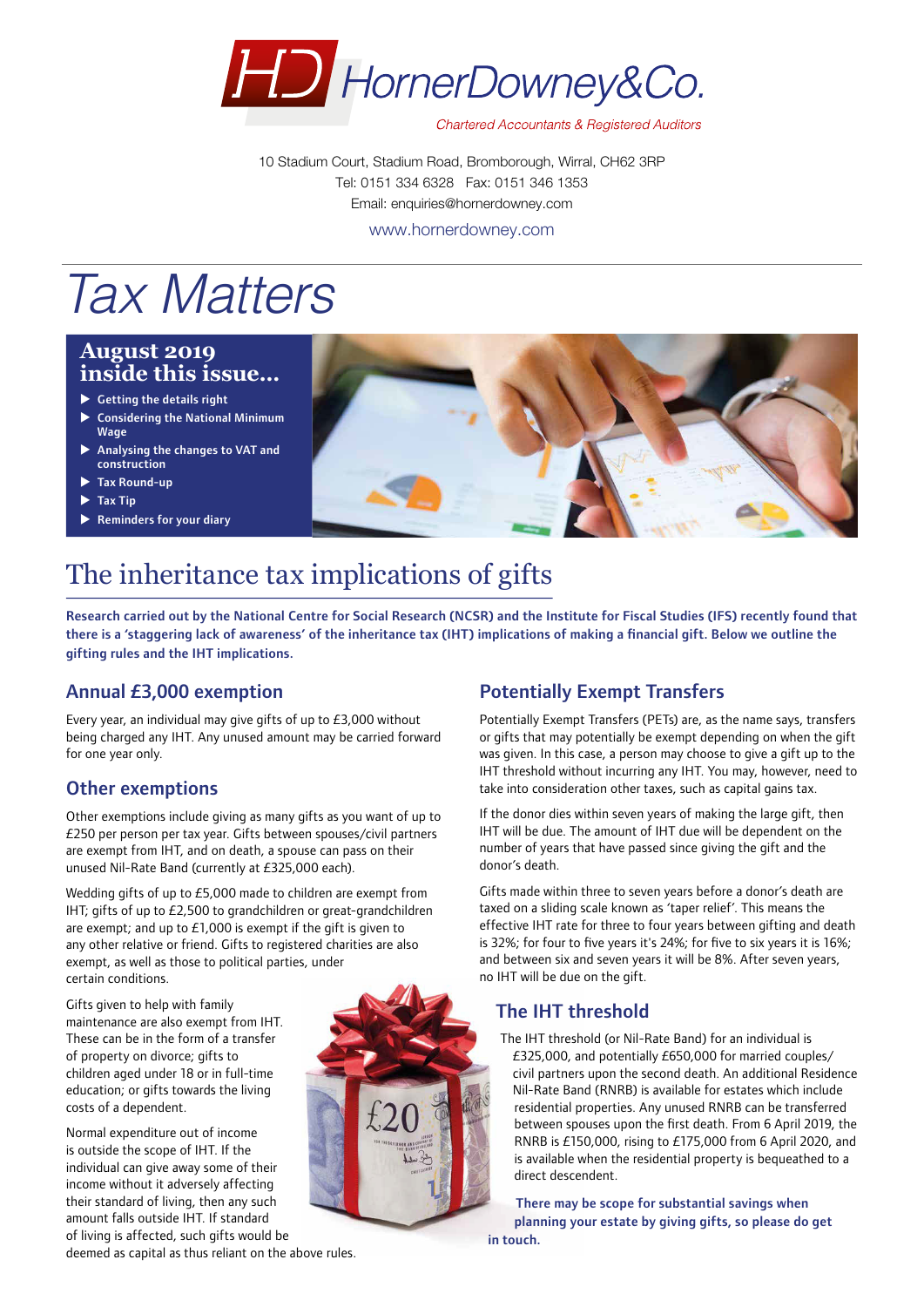

### Directors' tax returns

The question of whether HMRC has been right to require all company directors to file a self assessment tax return has prompted debate at the tax tribunal over the years.

In a welcome move, HMRC has clarified its guidance. The correct position is that company directors whose income is taxed at source, and who have no further tax liability, do not need to complete such a return. Many directors, however, will receive dividends as well as salary from their companies. Where there are dividends in excess of the dividend allowance (currently £2,000), there will usually be an additional tax liability to collect under self assessment, and a return will be required as usual.

Should you receive a notice to file and consider that you have no other taxable income, please do talk to us straight away. In these circumstances, it would usually be appropriate to request that the notice to file is withdrawn, but it is important to act within time limits. We are always happy to assist with the administrative complexity associated with running your business.

### Residence matters

Taxpayer status broadly depends on where someone's main residence is located. Now that both Wales and Scotland have devolved powers over taxes, taxpayers within the UK are now classified as having Welsh, Scottish or rest of UK (rUK) taxpayer status.

It is important that HMRC gets any taxpayer residence correct. At present, tax rates and bands in Wales are the same as in rUK, but this is not the case in Scotland. An error in Scottish taxpayer status therefore has the potential to create the wrong tax liability. So too could incorrectly classifying a Welsh or rUK taxpayer as Scottish.

A problem with HMRC computer systems in this regard has surfaced this year. This has led to some Scottish taxpayers being wrongly classified as having rUK status, and some rUK taxpayers wrongly given Scottish status. It is still not completely clear how this has happened, but HMRC may have been overwriting addresses reported on self assessment tax returns with details already held on file.

There are also reports of problems with the issue and correct application of Welsh tax codes. Welsh PAYE taxpayers should have a C code, just as Scottish taxpayers have an S code. HMRC believes that there may be some initial issues with employer payroll software applying C codes incorrectly. In some cases, Welsh taxpayers have been charged tax at Scottish rates. HMRC intends to check the system and reissue C codes over the next few months if there is a

discrepancy between the code on its system and the code applied by employer software.

There are two subsidiary points to note. HMRC systems identify taxpayer residence from postcode information. Where someone is on its system as having a Welsh postcode, they are flagged as a Welsh taxpayer. However, postcode information will not always produce the correct result. Firstly, the address that you choose to use for HMRC may not in fact reflect your Scottish or Welsh tax residence. This could be the case where you have a correspondence address – for example, if you live or work abroad for a while. It could also apply if you have more than one residence. In these circumstances, HMRC may be at particular risk of making an error. Secondly, if you have more than one residence, the capital gains tax private residence election does not determine income tax status for Scottish and Welsh income tax.

# Change of address?

If you want to notify a change of residential address to HMRC – wherever in the UK you live – HMRC suggests it is best reported via the personal tax account (PTA): **[bit.ly/2VUH07b](https://www.gov.uk/tell-hmrc-change-address)**. As outlined previously, it would certainly seem unwise to rely on the self assessment tax return providing effective notification of a change of address.

Employers should make sure that employees are aware of the importance of HMRC having their correct address. They need not just alert you, the employer, to a change of address, but to use the PTA to tell HMRC as well.

# Date of birth

HMRC has indicated another problem area, where dates of birth reported on self assessment tax returns fail to match data it already holds. What currently happens in these circumstances is that the information from the tax return is used to overwrite other HMRC records. The tax return date of birth is used as input for at least 16 other government systems, such as state pension records. Date of birth can also be used as part of the security procedure when a taxpayer phones HMRC, or wants to access their digital tax account. It is clearly very important that the tax return provides the correct detail to prevent HMRC applying the wrong information across the board.

As HMRC's operations become increasingly digital, teething problems with computer systems do seem likely to occur. Please be assured that we are always particularly vigilant on your behalf during the completion of your returns.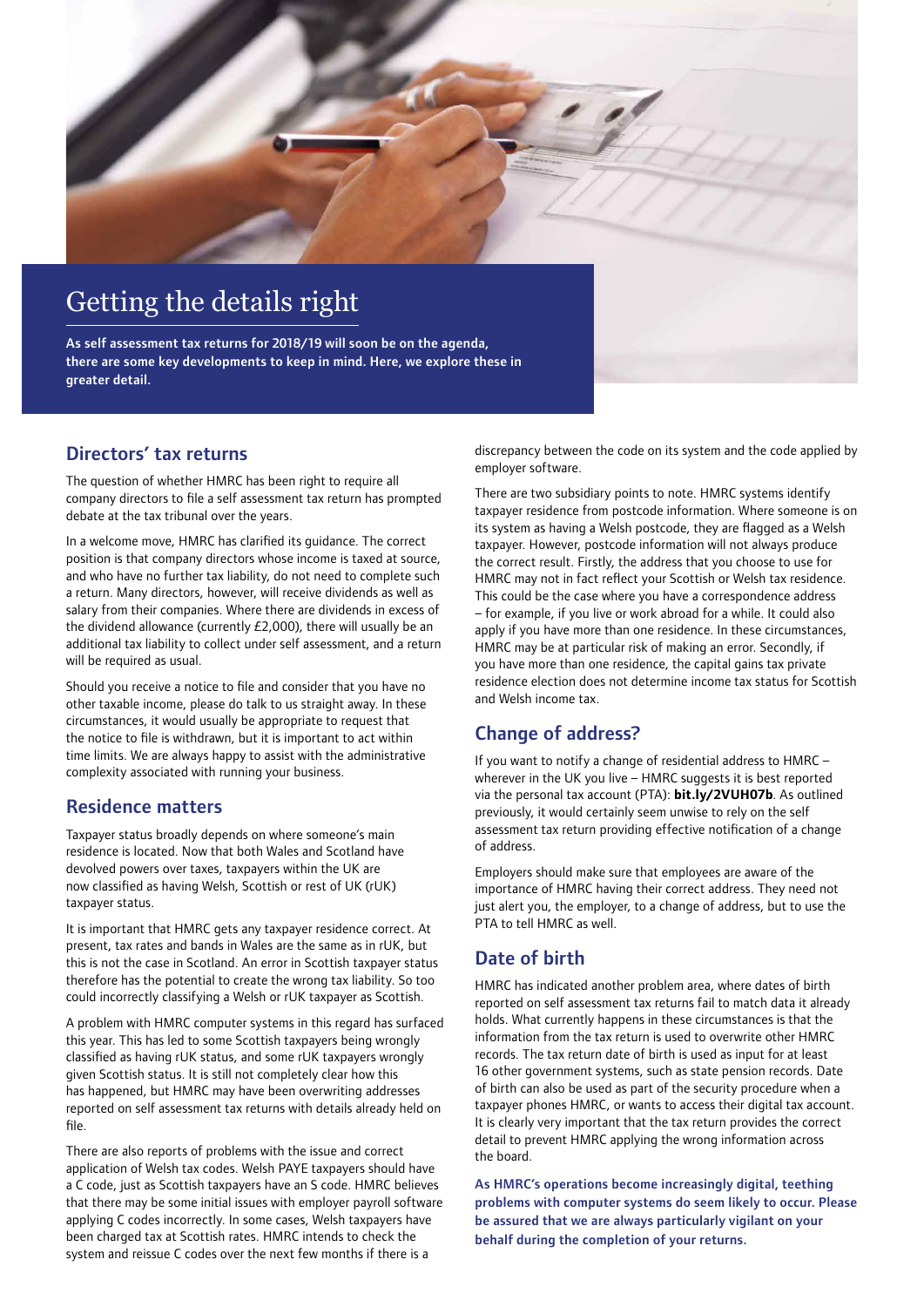# Considering the National Minimum Wage

Getting minimum wage obligations right can be challenging for employers, as indicated by the findings of a recent report by the Low Pay Commission. The report found considerable levels of minimum wage underpayment. Overall, the report revealed that underpayment has been steadily increasing since the introduction of the National Living Wage in 2016. Here, we provide an overview of the minimum wage.

## **Overview**

The minimum wage is paid at an hourly rate, with payment bands depending on age, and special provisions applying to apprentices. The National Living Wage (NLW) is the minimum wage for those aged 25 and over, whilst the National Minimum Wage (NMW) applies to those above school leaving age and individuals aged under 25. For convenience, we refer to 'minimum wage' to cover both the NLW and the NMW.

#### **Current rates**

| Minimum wage rate           | <b>Hourly rate from</b><br>1 April 2019 |
|-----------------------------|-----------------------------------------|
| <b>NLW</b>                  | £8.21                                   |
| 21-24 year-old rate         | <i>F</i> 7.70                           |
| 18-20 year-old rate         | £6.15                                   |
| 16-17 year-old rate         | £4.35                                   |
| Apprentice rate             | £3.90                                   |
| <b>Accommodation Offset</b> | £7.55 per day: £52.85 per week          |

Minimum wage rates usually change each April.

To help employers check their minimum wage calculations, the government has provided a minimum wage calculator: **[bit.ly/2bsC9XA](https://www.gov.uk/minimum-wage-calculator-employers)**. Failure to pay the minimum wage correctly can lead to penalties.

#### **What counts as pay?**

Incentive payments and bonus payments, for example, count as pay for minimum wage purposes. Loans, advances of wages, pension payments and rewards under staff suggestion schemes do not. Neither do tips and gratuities. If someone incurs expenses in connection with their employment and is not reimbursed by the employer, then the expense reduces their pay for minimum wage purposes. Consider uniforms: where a salary sacrifice scheme is operated, employers need to look at the figure for pay after sacrifice to assess minimum wage compliance.

#### **What counts as working time?**

HMRC reports errors around failure to pay travel time, and whilst staff do not need to be paid for home-to-work travel time, there are some periods of travel time for which there is a minimum wage liability. These include travelling from one work assignment to another, or waiting to collect goods.

#### **Paying apprentices**

HMRC reports many errors in this area. To qualify as an apprentice, there must be an apprenticeship contract and an element of structured training. The apprenticeship rate applies only if an apprentice is under 19, or over 19 and in the first year of their apprenticeship.

#### **Further help**

General information for employers can be found on the gov.uk site: **[bit.ly/1DMD7Vd](https://www.gov.uk/national-minimum-wage)**, with more detailed quidance in HMRC's manuals: **[bit.ly/2sCnLmM](https://www.gov.uk/hmrc-internal-manuals/national-minimum-wage-manual)**. The minimum wage is a complex area, and we have only been able to touch on key points here.

We would be only too pleased to provide any further assistance you may need.

# Analysing the changes to VAT and construction

#### A major change in the way that VAT is accounted for in the building and construction sector takes effect later this year.

The VAT domestic reverse charge for building and construction services will apply from 1 October 2019. This is an anti-fraud measure – an administrative change, impacting invoicing and VAT return procedures. With a reverse charge, any VAT-registered recipient of services accounts for VAT rather than the supplier.

This means that the supplier – here, a VAT-registered subcontractor – will state on its invoice that supplies are subject to the reverse charge. The contractor then uses its VAT return to account for output VAT on the supplies received, instead of paying output VAT to the supplier. Subject to normal VAT rules, the contractor can then reclaim VAT on the supplies received

as input tax. In most cases, this will leave no net tax payable on the transaction. Where there is an 'end user', it will be expected to provide notification of end user status to suppliers. This signals that suppliers should charge VAT in the usual way.

The charge affects VAT-registered businesses where payments are required to be reported through the Construction Industry Scheme (CIS). It will be used along the supply chain, until the recipient is no longer a VAT-registered business making an onward supply of specified construction services. The rules call this an 'end user'. The reverse charge will not affect zero-rated supplies. It will not apply to services provided to end users. Neither will the reverse charge apply in some circumstances to 'intermediary suppliers that are connected or linked to end users', for example landlords and tenants.

The reverse charge covers 'specified services' – essentially, construction services as defined for CIS purposes. Where services – such as those of architects, surveyors and some consultants – are supplied on their own, they are not covered by the reverse charge. If provided along with supplies subject to the charge, however, the whole supply will be subject to the charge. The reverse charge also includes goods, where supplied with specified services.

HMRC has issued technical guidance: **[bit.ly/2WHQ5R2](https://www.gov.uk/guidance/vat-domestic-reverse-charge-for-building-and-construction-services)**, and we recommend planning for change now – for example, by adapting accounting and IT systems to cope. You may also need to consider the impact that the reverse charge will have on business cashflow.

Please don't hesitate to contact us for further advice.